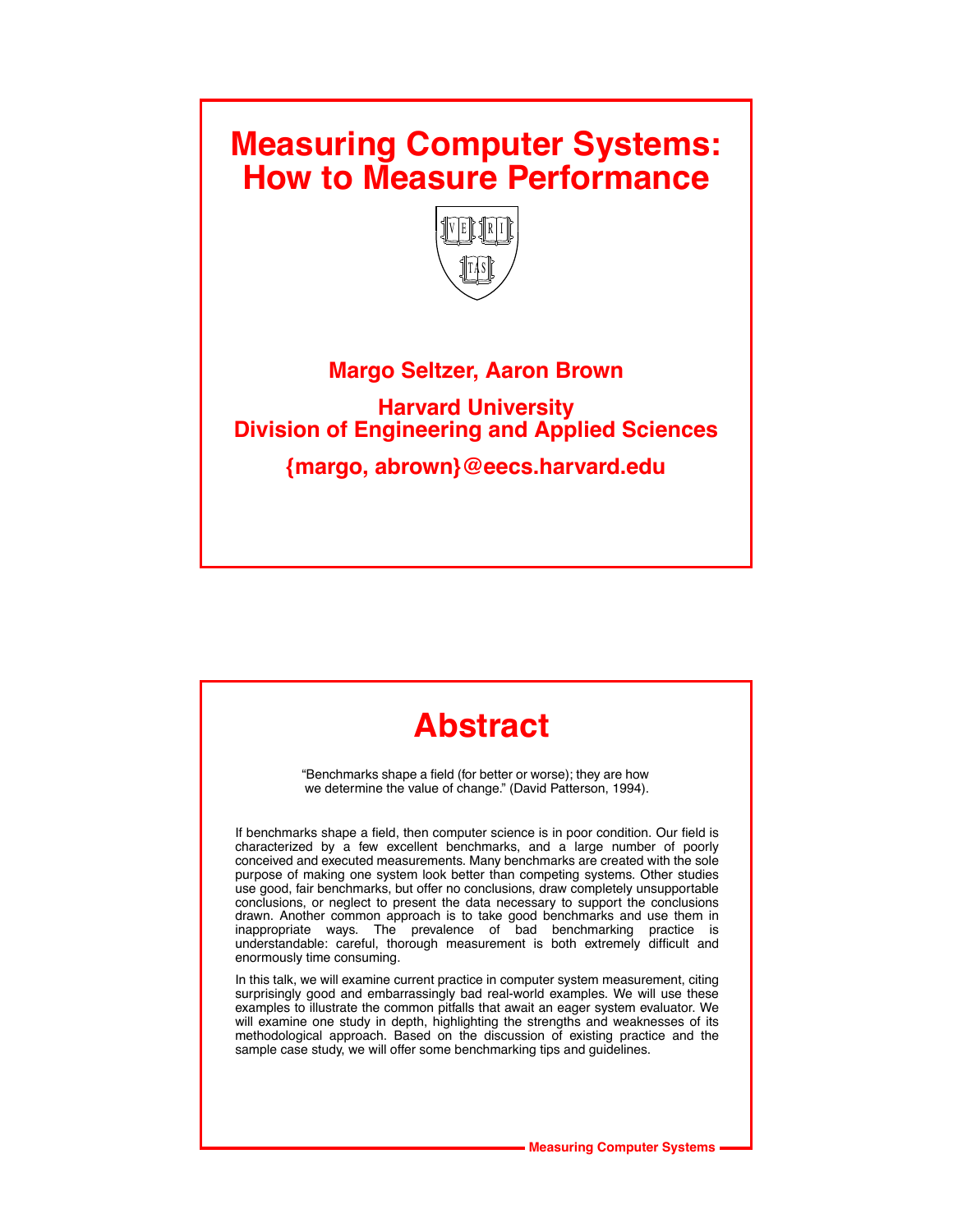

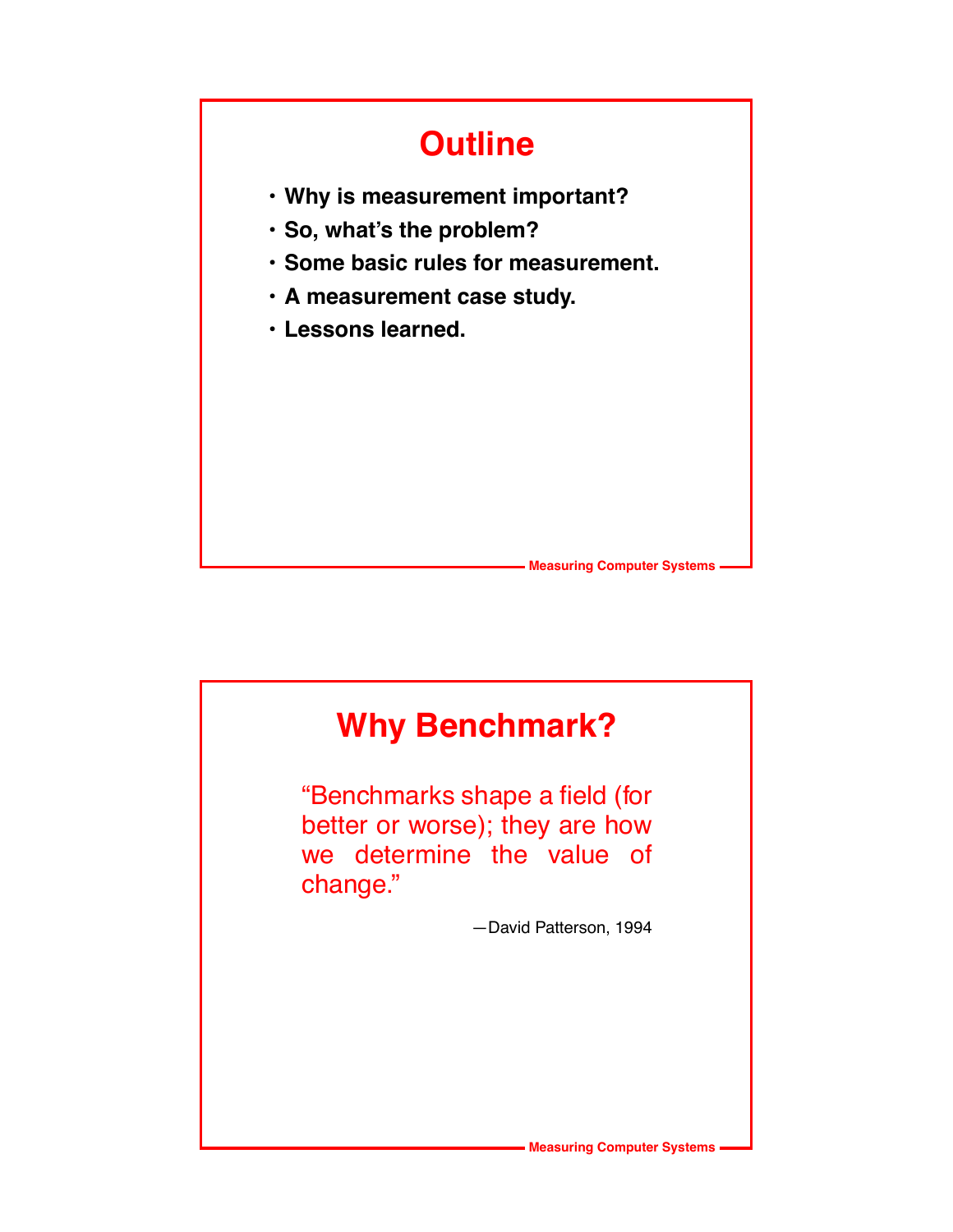

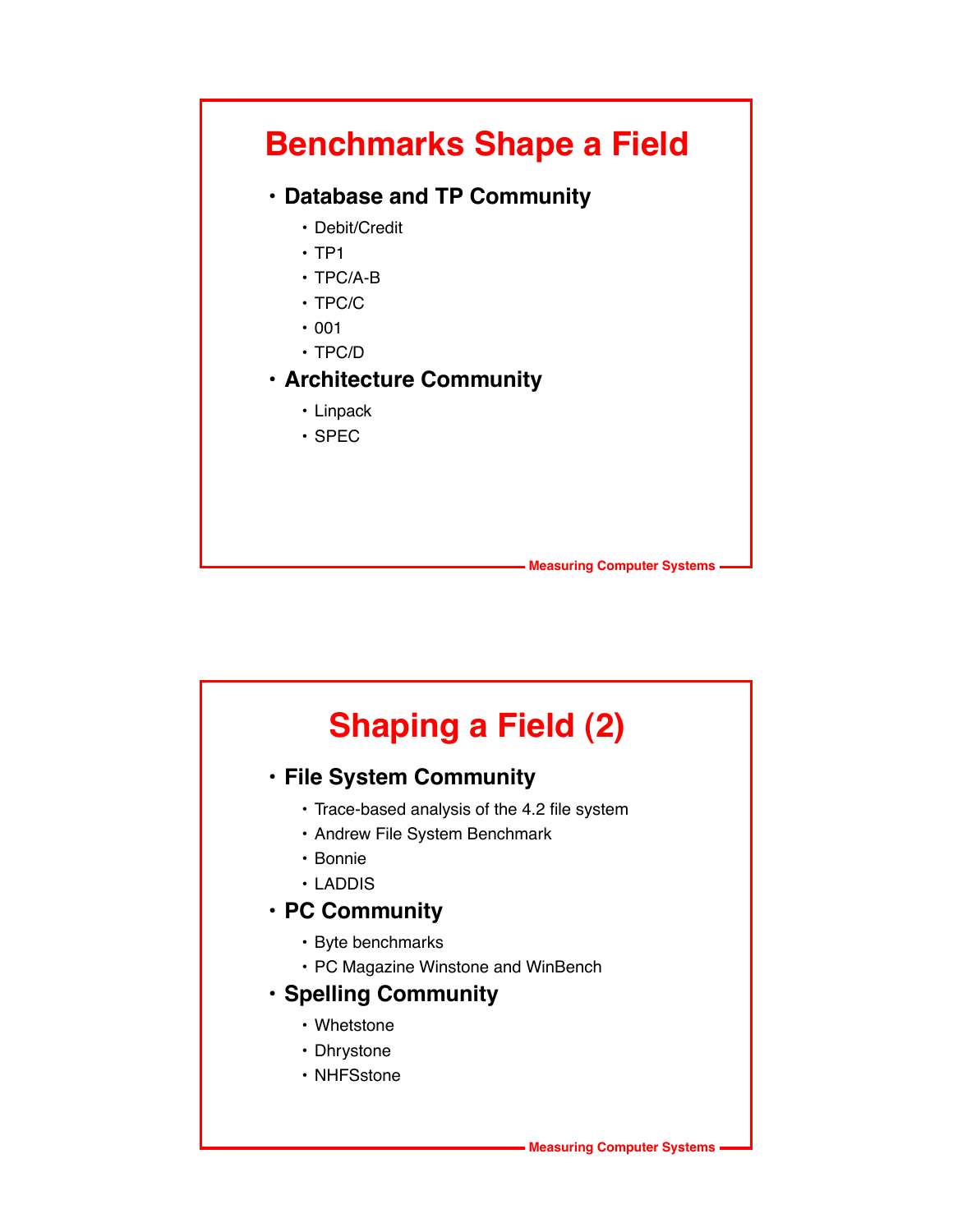

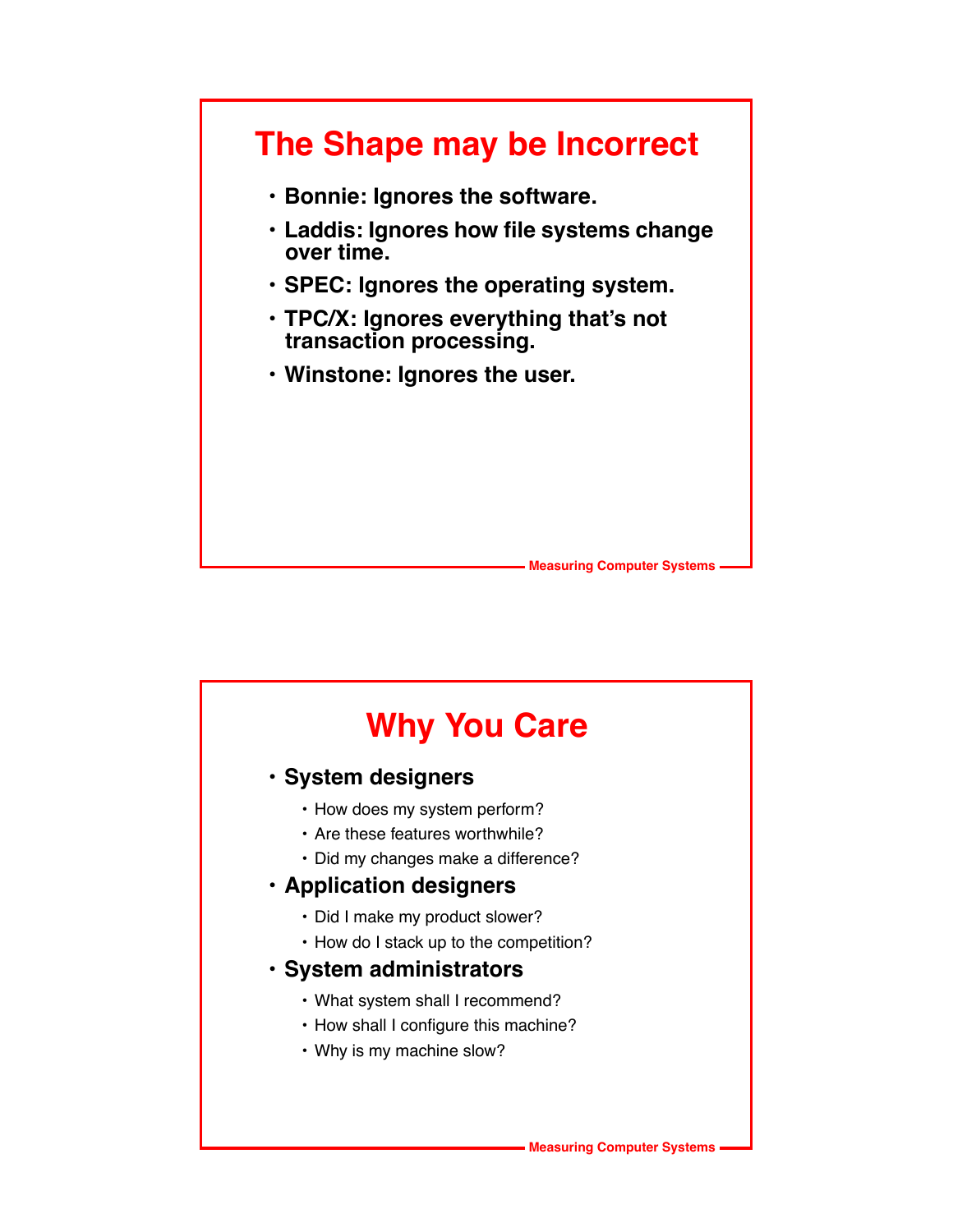

### **Common Measurement Problems**

- **Measuring the wrong thing.**
- **Drawing inappropriate conclusions.**
- **Using bad statistics.**
- **Ignoring system interaction.**
- **Ignoring timing granularity.**

For each of these categories, we will present examples from the literature.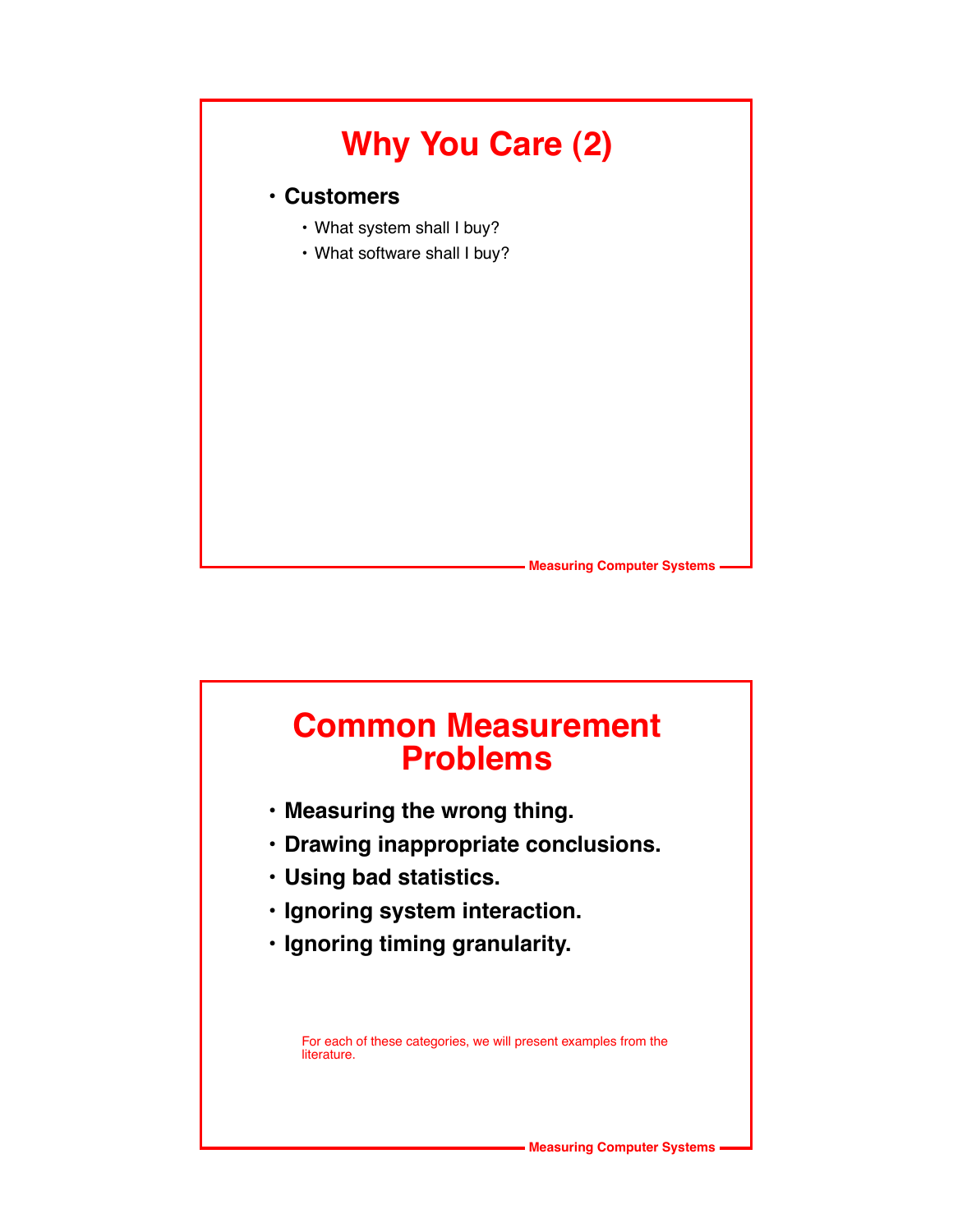

### **Problems Exist in Other Disciplines**

### **• Conclusions unsupported by data.**

Statement: Modern Physics has proved the existence of God.

Explanation: In "Quantum Leap" (September/October 1989), physicist David Bohm confirmed the parallels between traditional views of spirituality and divinity and the latest theories being examined in modern physics.

Statement: A tender embrace is more fulfilling than sexual intercourse.

In "The New Eroticism" (May/June 1993), Brenda Peterson reported that when 100,000 women were asked the question: "Would you be content to be held close and treated tenderly and forget about 'the act'?", 72 percent said yes, they would be content to be simply held. Remarkably, 40 percent of the respondents were under 40 years old.

From *New Age Journal*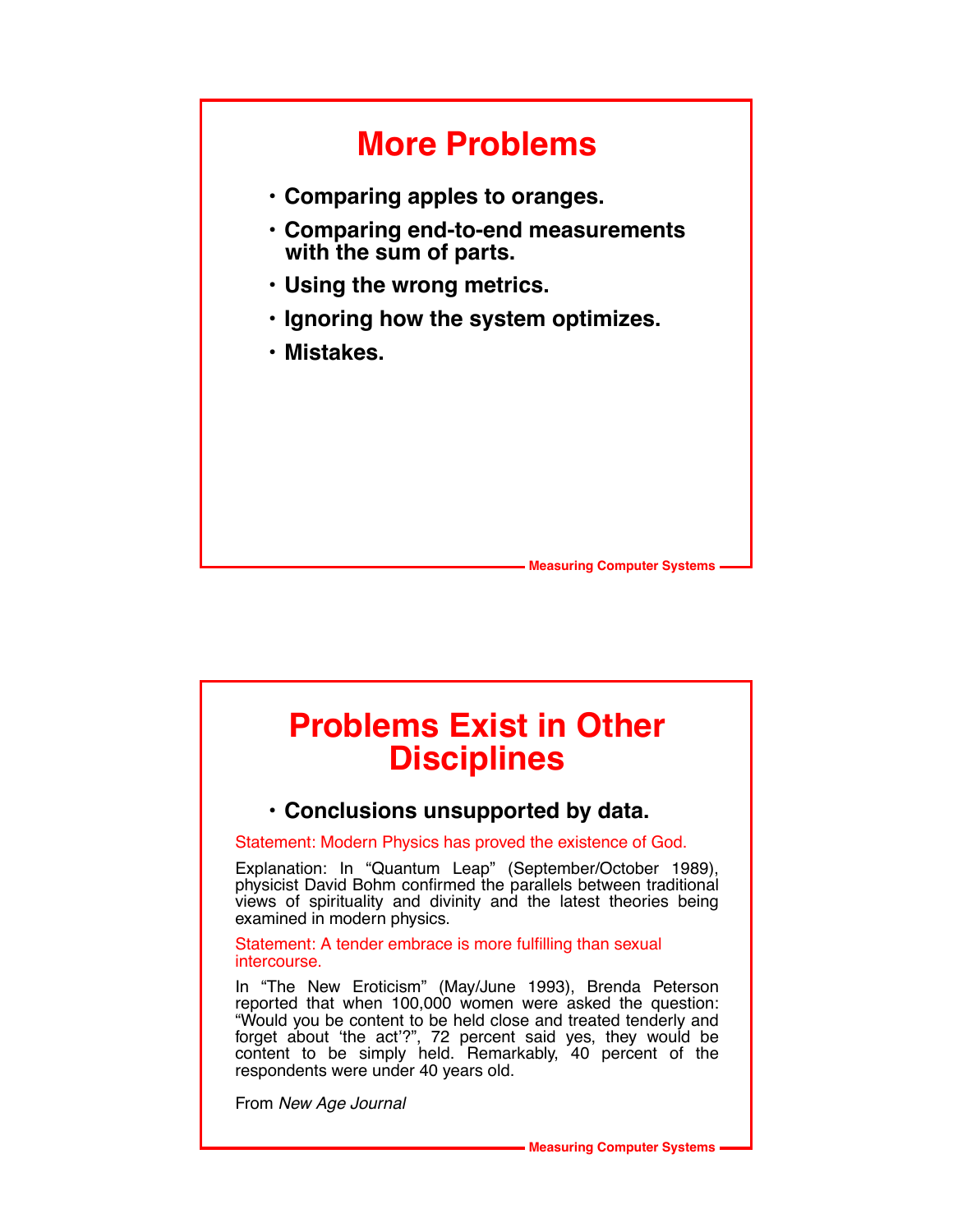

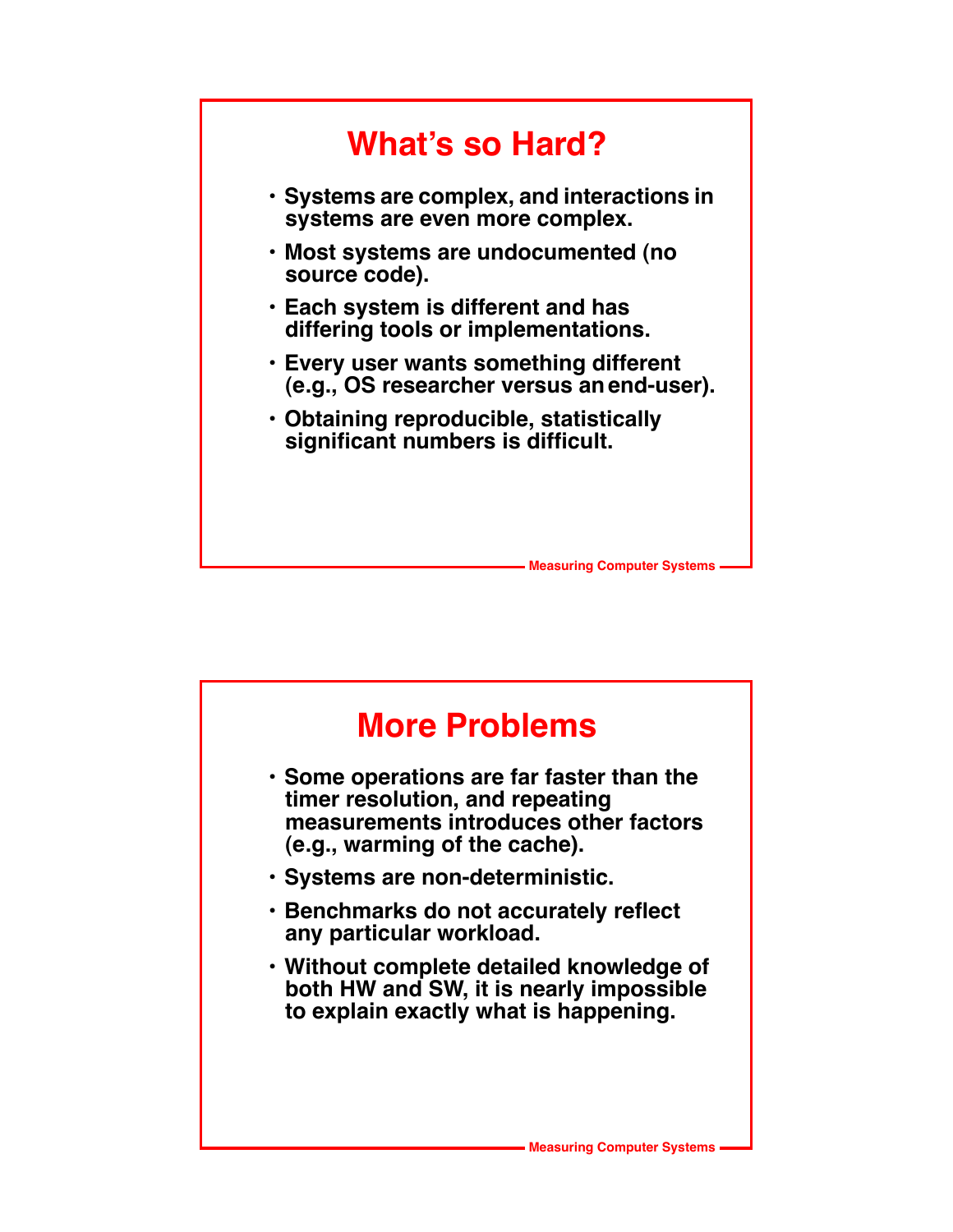# **Case Study**

### **• Deceptively simple project:**

- Start with a good benchmark (lmbench).
- Select a single operating system (NetBSD).
- Select a single processor family (Intel).
- Goal: Understand (and quantify) how operating system primitives have scaled with architectural evolution.
- **PC Magazine does similar things all the time.**



## **Good Benchmarking • Control variables.** • Same operating system. • Identical benchmarks. • Identical disk, executables, file system, etc. **• Vary the hardware.** • Four processor generations (386–Pentium Pro). • Five memory systems. **• Goal: explain each result in terms of its hardware dependencies.**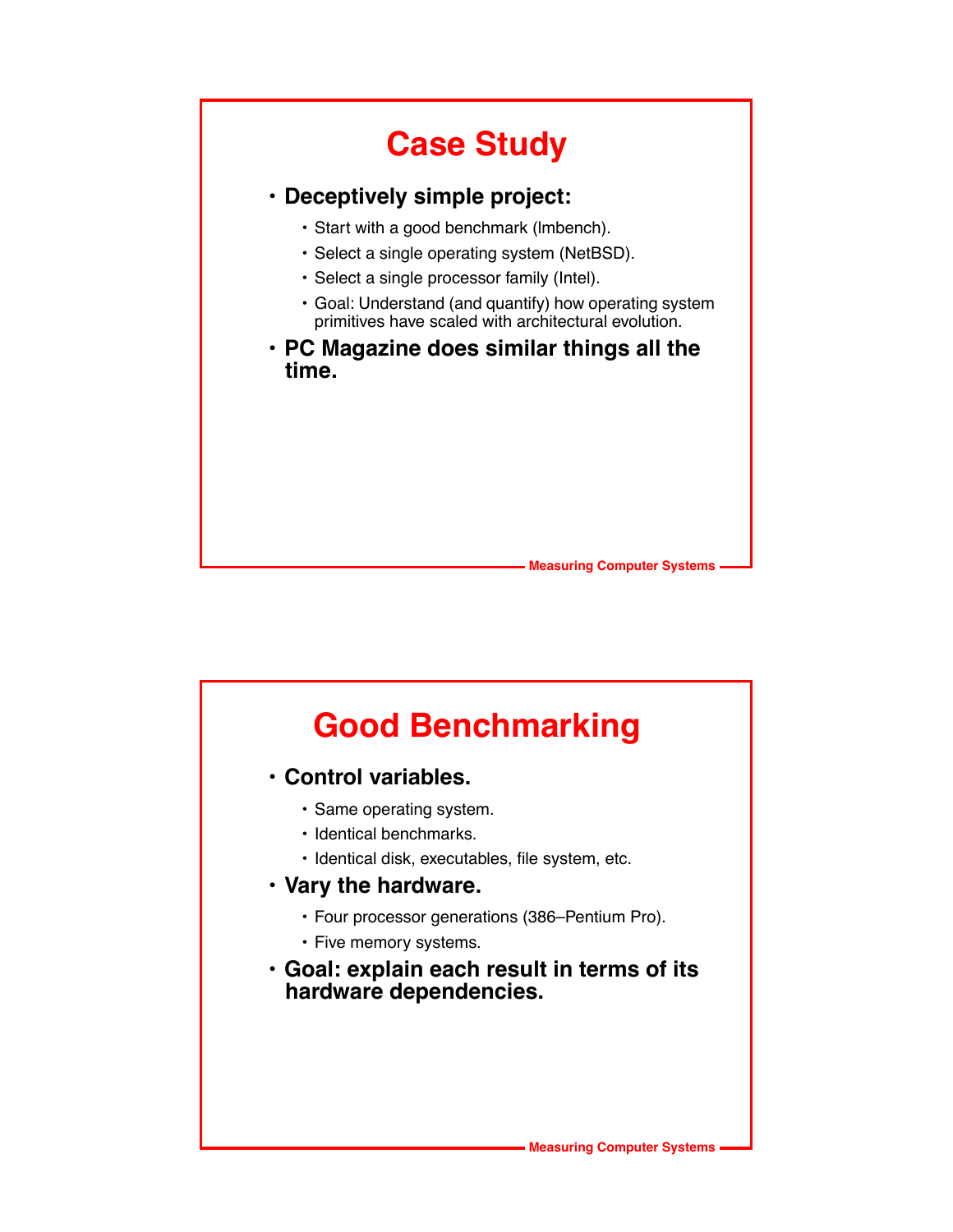

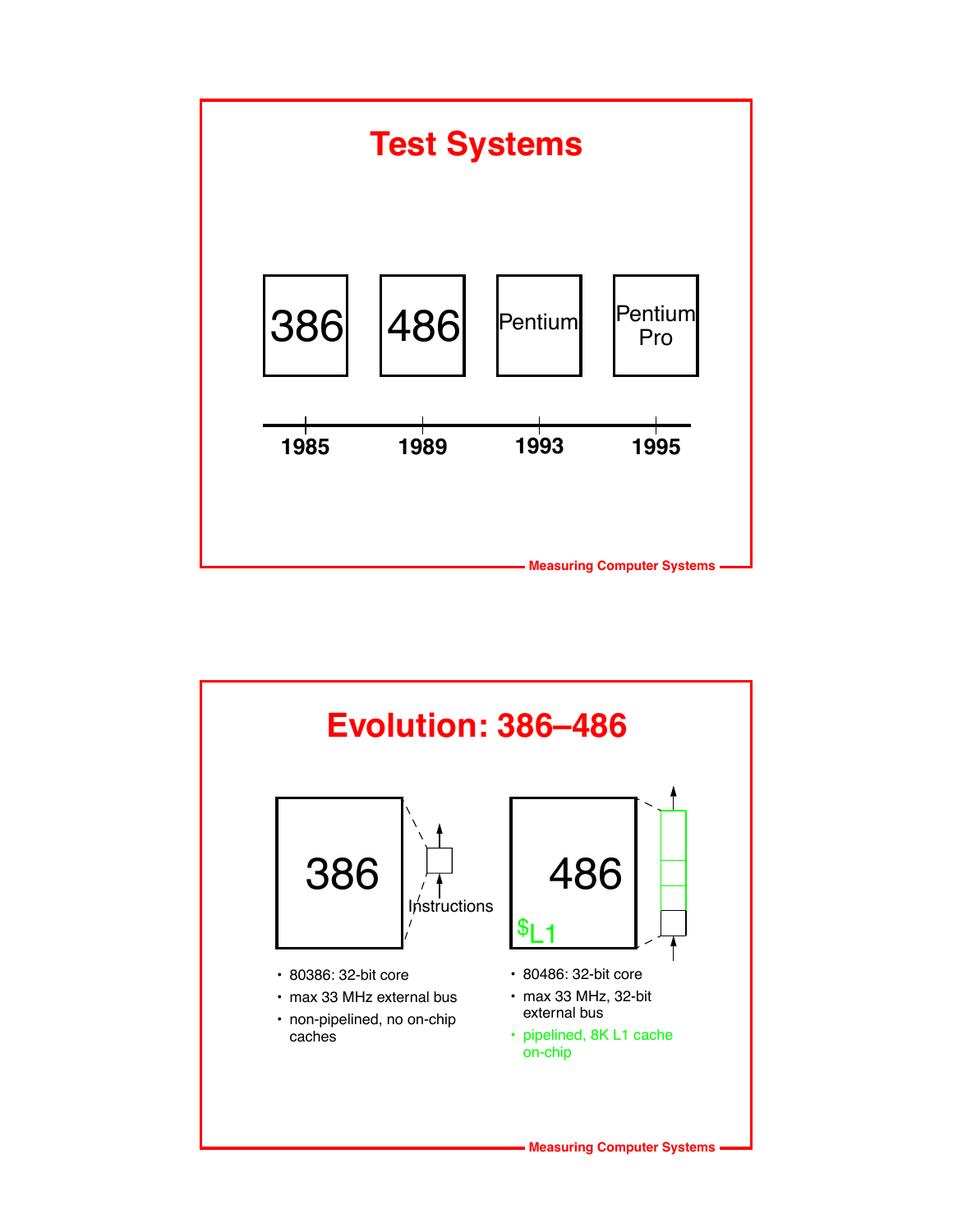

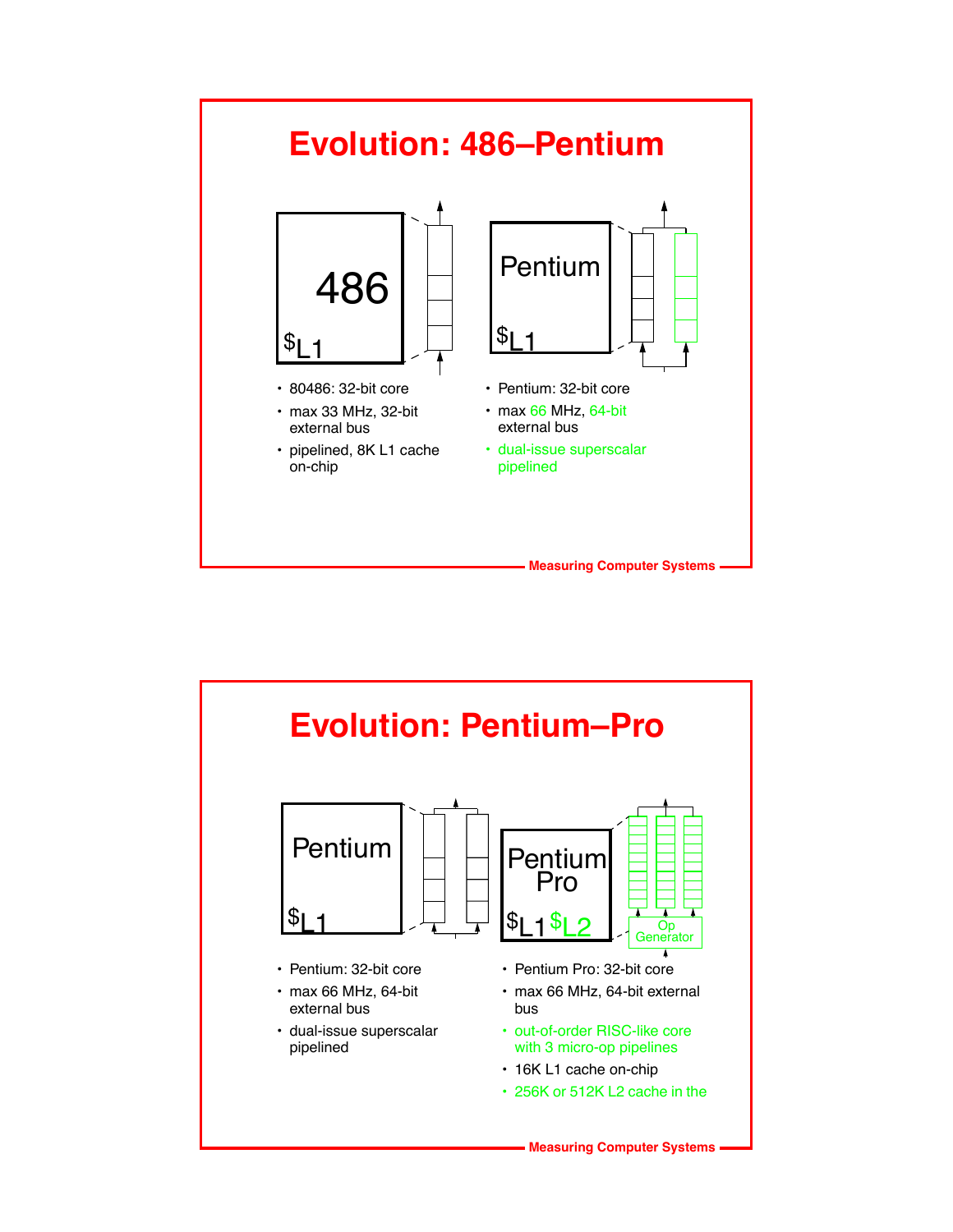# **Challenges**

### **• Mapping the benchmarks into reality.**

- What aspects of the system hardware and/or software were being measured.
- **Understanding the results.**
	- Why was file re-read so fast?
	- Why did read/write bandwidths differ?

### **• Understanding the accuracy of the timer.**

• What unit of time could we report?

### **• Measurement methodology.**

- When were averages calculated?
- When was the reported result the minimum time measured?

**Measuring Computer Systems**

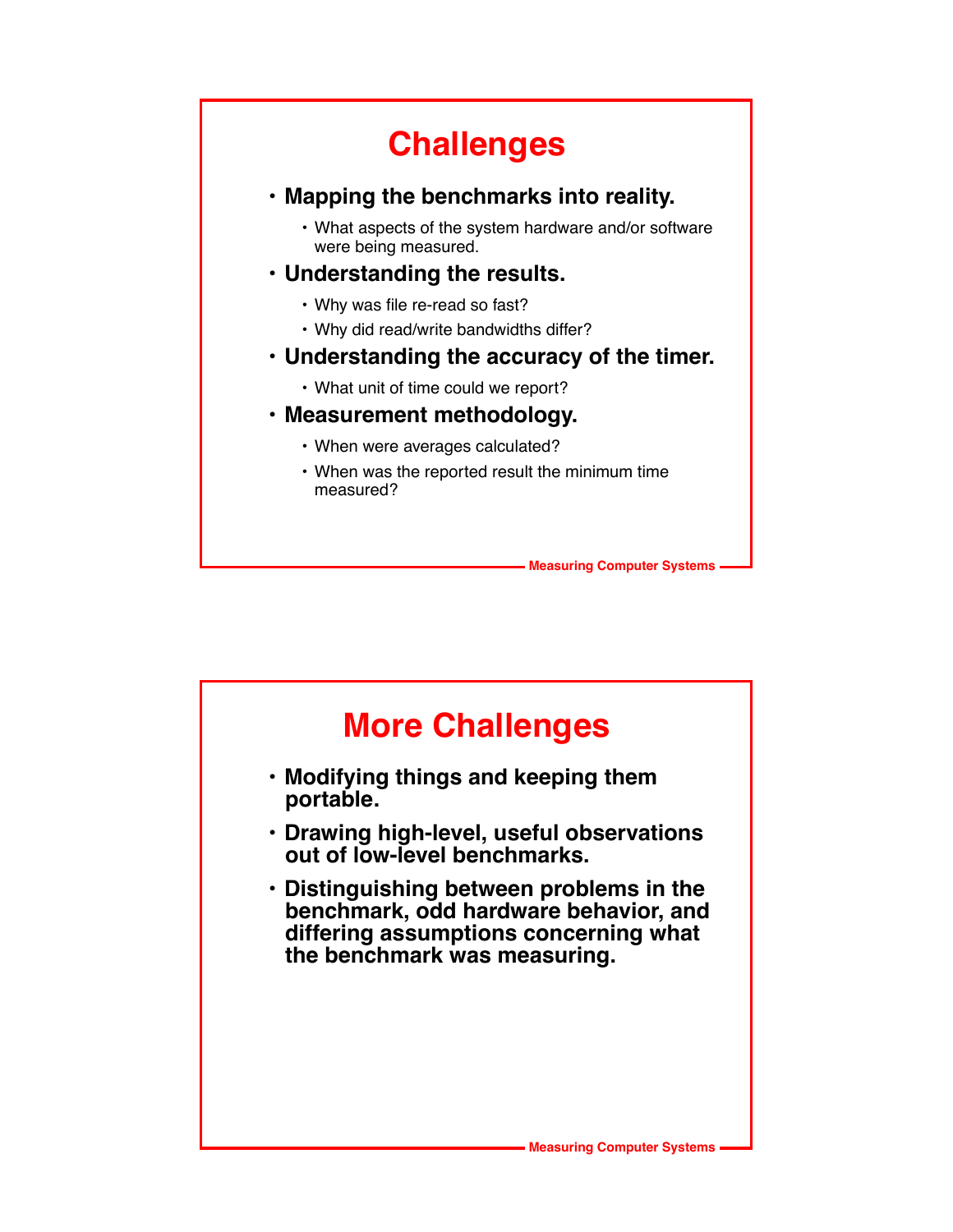## **Identifying Problems**

### **• How we figured out what was going on.**

- Source code analysis (high-level and in assembler).
- Instrumentation with the Pentium counters.
- Kernel profiling.
- Code tweaking to isolate suspect behaviors.

#### **• Areas where we found problems.**

- Timing methodology.
- Statistical methodology.
- Data collection methodology.
- Reporting methodology.

**Measuring Computer Systems**

# **Fixing Problems**

- **Timing.**
	- Internal, dynamically-sized loops.
	- Support hardware counters/timers where available.
- **Statistics.**
	- Apply consistent policy (discard outliers, average rest).
- **Data collection.**
	- Standardize on array-index-style memory references.
	- Revamp overhead calculations for consistency.
	- Allow increased parameterization.
- **Reporting.**
	- Preserve all data; allow user to specify analysis policy.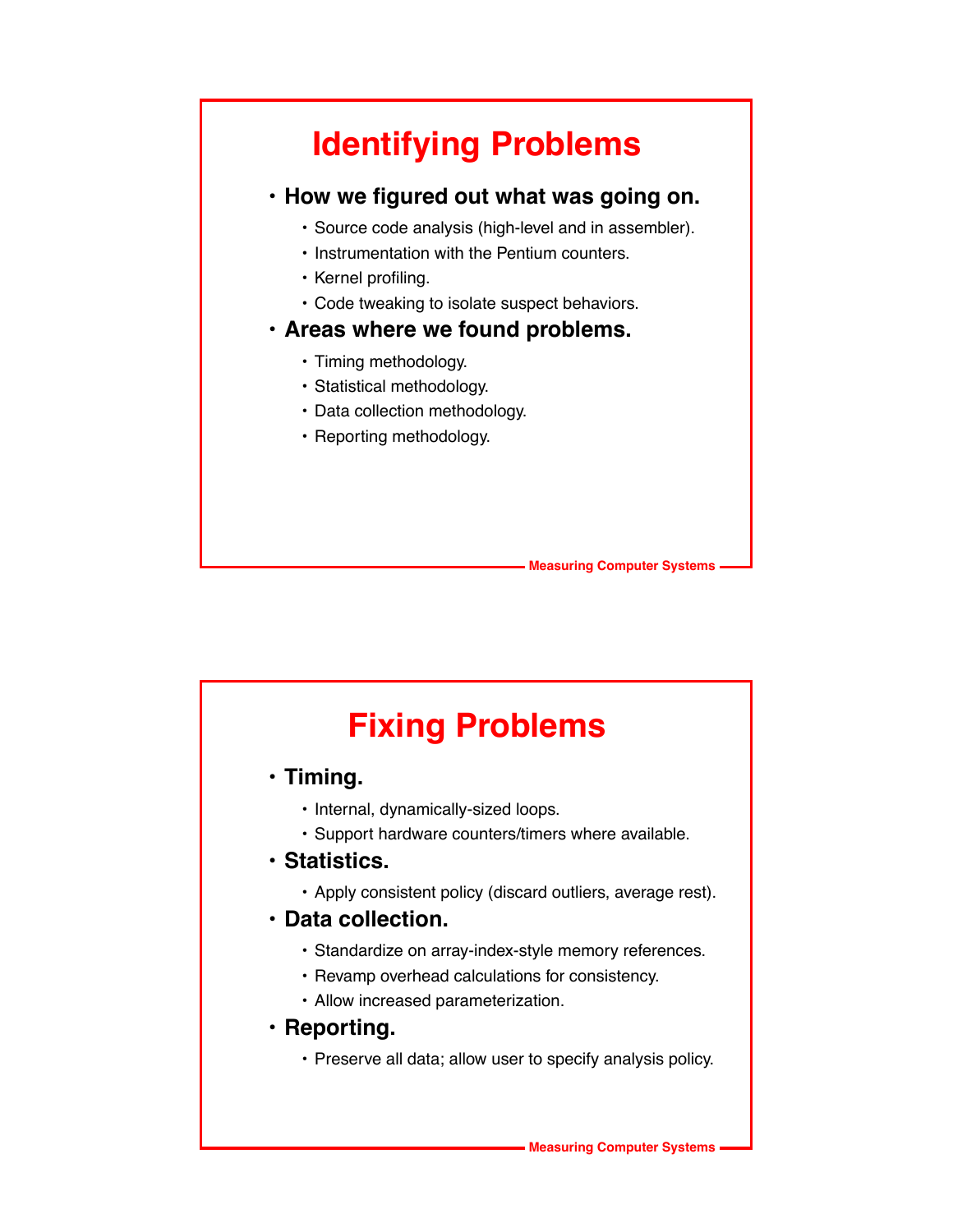# **hBench:OS**

http://www.eecs.harvard.edu/hbench

- **Still warm cache results.**
- **Reproducible results (stability).**
- **Some things still unexplained.**
- **We understand the limits of what we can explain with these benchmarks and what we cannot.**
	- Does not directly explain application performance.
	- Micro-benchmark nature makes it difficult to draw useful comparisons between different OS/hardware combinations.

**Measuring Computer Systems**

# **Explaining Results**

### **• Some phenomena are difficult to explain.**

- Architecture-specific counters help, but introduce portability problems.
- Difficult to verify hypotheses.
- Architecture manuals are never as complete as one would like.
- **Example:**
	- Pentium-Pro demonstrates 3x performance differential between memory read and write performance.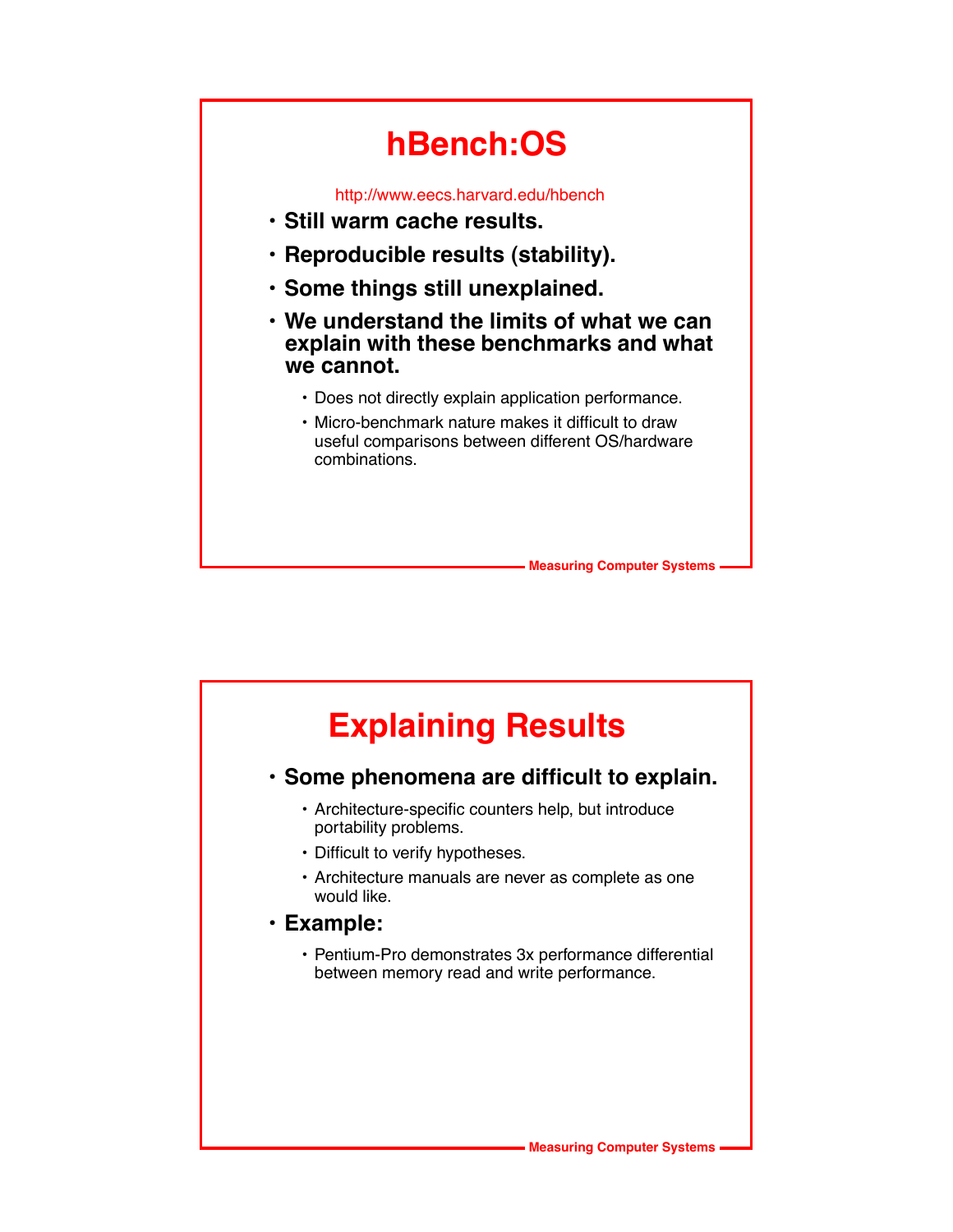### **Rules for Good Measurement: Consumer Perspective**

- **Know what you are trying to understand.**
	- Why are you benchmarking?
	- What are you trying to learn?
- **Understand the limitations of your tools/ benchmarks.**
	- What timing mechanism is being used?
	- How accurate is it?

#### **• Test from a consistent state.**

- Single-user/multi-user, pick one.
- Freshly booted.
- Network attached/unattached, pick one.

**Measuring Computer Systems**

## **Consumer Perspective (2)**

### **• Find the causes of your results.**

- Pay particular attention to the anomalies.
- Make sure they are real anomalies, not measurement glitches.
- Assume first that it's something in your system.
- When all else fails, consider that the benchmark might be at fault.
- **Real anomalies are often likely to give you real data.**
	- Cross reference results as much as possible.
	- Compare two different benchmark results.
	- Tweak variables to see if hypotheses are valid.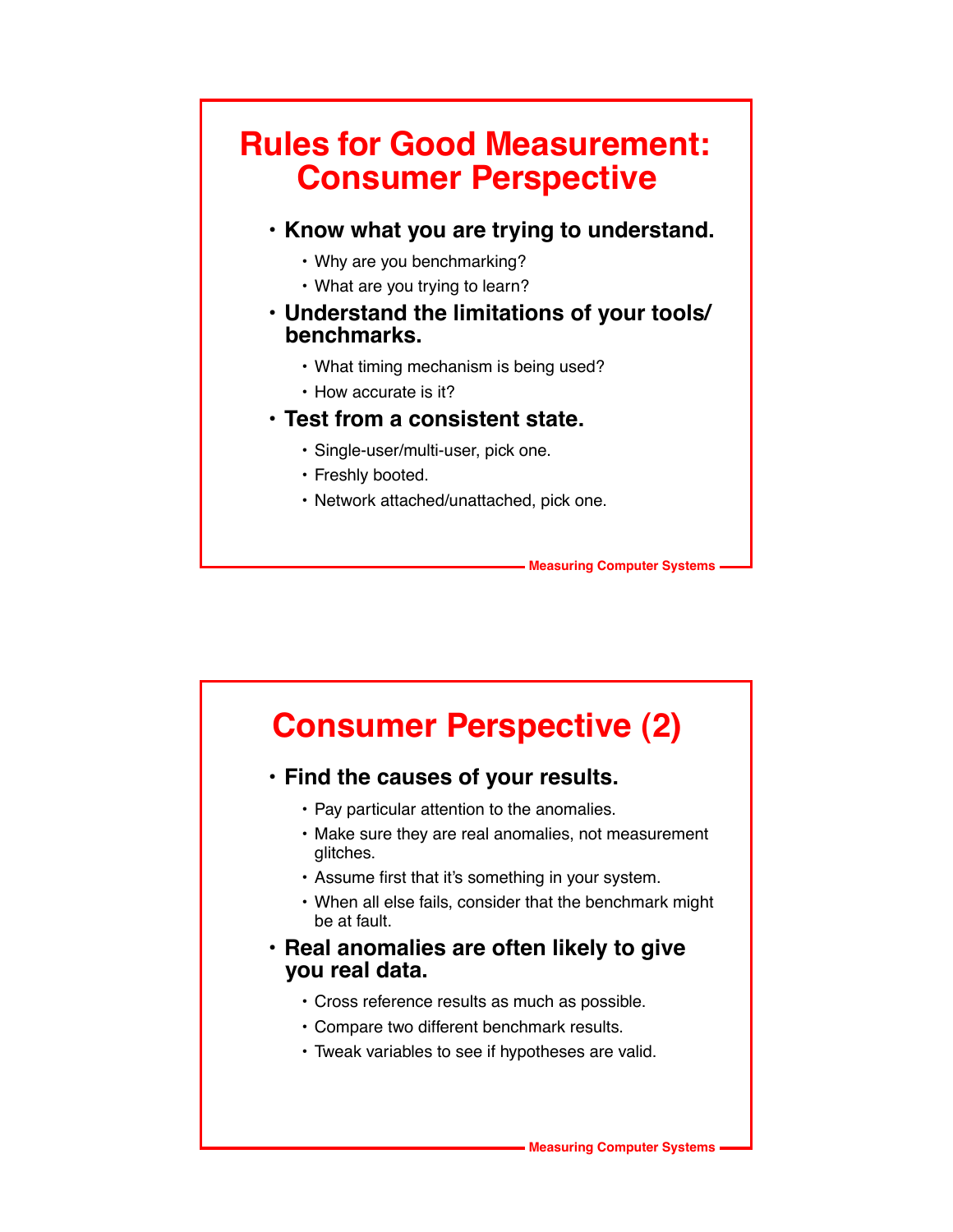

### **Benchmark Designer Perspective**

- **Preserve all data.**
	- Summaries are useful.
	- Raw data must be available for more detailed analysis.

### **• Portability**

- Be precise about what cross-platform conclusions you can accurately draw.
- Know whether you are stating something about the hardware, the operating system, the compiler, or an application.
- Understand what you lose by portability (e.g., detailed counter measurements).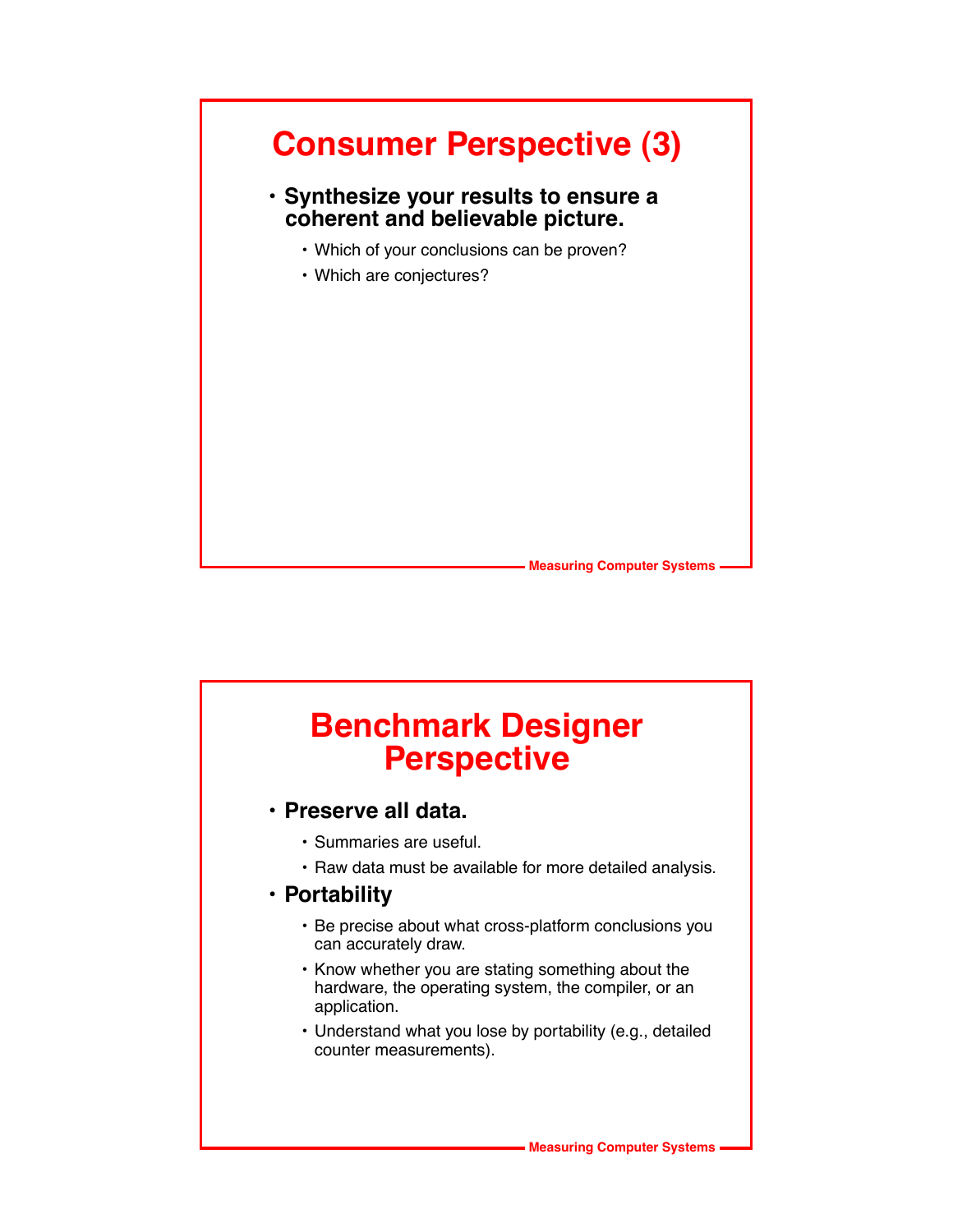## **Designer Perspective (2)**

#### **• Pick a consistent methodology.**

- Measurement.
- Reporting.
- Data collection.
- Timing.
- Benchmark structure.

#### **• Isolate variables to the extent possible.**

- Makes it easier to explain results.
- Encourages/enables testing of hypotheses.

#### **• Know your audience**

• Identify the target audience (e.g., researchers, endusers, vendors).

**Measuring Computer Systems**